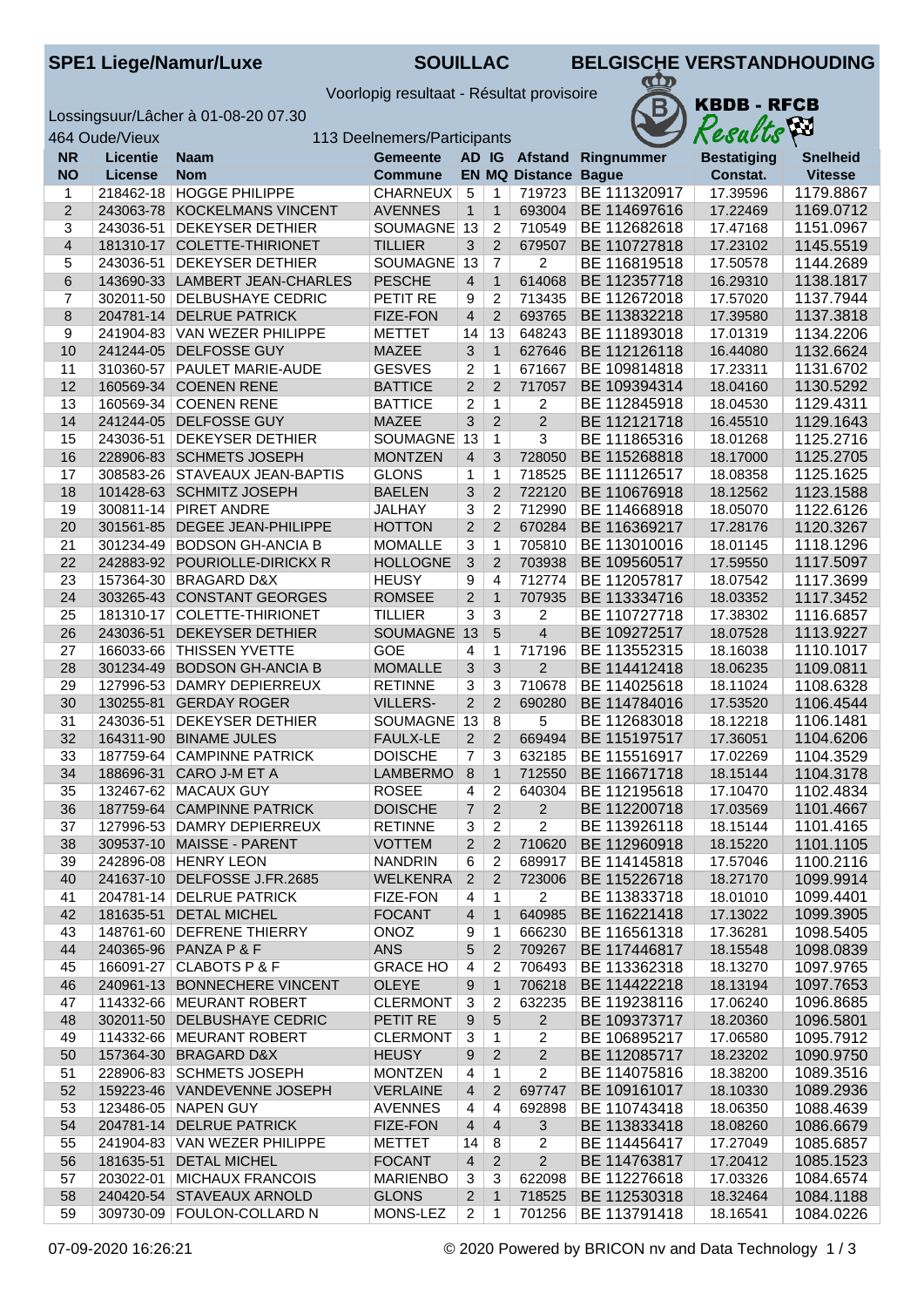SPE1 Liege/Namur/Luxe **SOUILLAC** BELGISCHE VERSTANDHOUDING

Voorlopig resultaat - Résultat provisoire

Lossingsuur/Lâcher à 01-08-20 07.30



|           | 464 Oude/Vieux         |                                            | 113 Deelnemers/Participants        |                                  |                                  |                             | λm<br>Results                |                      |                        |
|-----------|------------------------|--------------------------------------------|------------------------------------|----------------------------------|----------------------------------|-----------------------------|------------------------------|----------------------|------------------------|
| <b>NR</b> | <b>Licentie</b>        | <b>Naam</b>                                | <b>Gemeente</b>                    |                                  |                                  |                             | AD IG Afstand Ringnummer     | <b>Bestatiging</b>   | <b>Snelheid</b>        |
| <b>NO</b> | License                | <b>Nom</b>                                 | <b>Commune</b>                     |                                  |                                  | <b>EN MQ Distance Bague</b> |                              | Constat.             | <b>Vitesse</b>         |
| 60        | 176179-27              | VAN MALDEREN ANDRE                         | <b>BIESME</b>                      | 15                               | $\overline{2}$                   | 647211                      | BE 114138117                 | 17.28010             | 1082.2625              |
| 61        | 241904-83              | VAN WEZER PHILIPPE                         | <b>METTET</b>                      | 14                               | $\overline{4}$                   | 3                           | BE 115778617                 | 17.30119             | 1080.0480              |
| 62        | 309566-39              | <b>THOMANNE FRERES</b>                     | SAINT-RE                           | 3                                | $\overline{1}$                   | 717725                      | BE 110362617                 | 18.34511             | 1079.5265              |
| 63        | 243036-51              | <b>DEKEYSER DETHIER</b>                    | SOUMAGNE                           | 13                               | 9                                | 6                           | BE 112686918                 | 18.28188             | 1079.3477              |
| 64        | 302011-50              | DELBUSHAYE CEDRIC                          | PETIT RE                           | 9                                | 6                                | $\overline{3}$              | BE 116099318                 | 18.31250             | 1078.6468              |
| 65        | 187759-64              | <b>CAMPINNE PATRICK</b>                    | <b>DOISCHE</b>                     | $\overline{7}$                   | $\mathbf{1}$                     | $\overline{3}$              | BE 112207618                 | 17.16160             | 1078.3233              |
| 66        | 112517-94              | <b>GOVAERTS RAYMONDE</b>                   | <b>WIERDE</b>                      | $\overline{2}$                   | $\mathbf{1}$                     | 668434                      | BE 109848618                 | 17.50250             | 1077.3953              |
| 67        | 164311-90              | <b>BINAME JULES</b>                        | <b>FAULX-LE</b>                    | 2                                | 1                                | 2                           | BE 115105017                 | 17.51471             | 1076.7291              |
| 68        | 157364-30              | <b>BRAGARD D&amp;X</b>                     | <b>HEUSY</b>                       | $\boldsymbol{9}$                 | $5\phantom{.}$                   | 3                           | BE 110661718                 | 18.32312             | 1075.8528              |
| 69        | 241382-46              | <b>DECERF MICHAEL</b>                      | <b>MERDORP</b>                     | 3                                | $\mathbf{1}$                     | 691957                      | BE 116109317                 | 18.14231             | 1073.8254              |
| 70        |                        | 198526-64 JENNEQUIN JEAN-LUC               | <b>AUBLAIN</b>                     | $\boldsymbol{9}$                 | $\overline{4}$                   | 615637                      | BE 112268818                 | 17.05030             | 1070.5799              |
| 71        | 148761-60              | <b>DEFRENE THIERRY</b>                     | ONOZ                               | 9                                | $\overline{3}$                   | $\overline{2}$              | BE 114999717                 | 17.53361             | 1068.3583              |
| 72        | 162119-32              | <b>BRISBOIS FANIEL</b>                     | <b>THEUX</b>                       | $\overline{4}$                   | 3                                | 700006                      | BE 115337718                 | 18.26298             | 1066.2750              |
| 73        | 198526-64              | JENNEQUIN JEAN-LUC                         | <b>AUBLAIN</b>                     | 9                                | 5                                | $\overline{2}$              | BE 112262818                 | 17.07280             | 1066.0996              |
| 74        | 240449-83              | <b>DECAMP ANDRE</b>                        | <b>SPY</b>                         | $\overline{\mathbf{4}}$          | $\overline{4}$                   | 665886                      | BE 108166718                 | 17.54540             | 1065.5881              |
| 75        | 108090-32              | BONMARIAGE-MASSON                          | <b>OUFFET</b>                      | 3                                | 3                                | 685219                      | BE 114515315                 | 18.13130             | 1065.3004              |
| 76        | 132922-32              | <b>BORZSEI-CHER &amp; THOMA</b>            | <b>NAMUR</b>                       | $\overline{7}$                   | 6                                | 670137                      | BE 111814818                 | 17.59500             | 1063.9910              |
| 77        | 104554-85              | VAN DEN BROECK GERAR                       | <b>VITRIVAL</b>                    | 9                                | $\overline{4}$                   | 655171                      | BE 114454517                 | 17.45529             | 1063.7936              |
| 78        | 225672-50              | <b>NIBUS JULIEN</b>                        | <b>MORTIER</b>                     | 3                                | 3                                | 718124                      | BE 112694518                 | 18.45138             | 1063.5250              |
| 79        | 127996-53              | <b>DAMRY DEPIERREUX</b>                    | <b>RETINNE</b>                     | 3                                | $\mathbf{1}$                     | $\overline{3}$              | BE 114021018                 | 18.39194             | 1061.7858              |
| 80        | 240961-13              | <b>BONNECHERE VINCENT</b>                  | <b>OLEYE</b>                       | 9                                | 3                                | $\overline{2}$              | BE 114420218                 | 18.35374             | 1060.9874              |
| 81        | 302011-50              | DELBUSHAYE CEDRIC                          | PETIT RE                           | 9                                | $\mathbf{1}$                     | 4                           | BE 112670418                 | 18.46120             | 1055.0651              |
| 82        | 241904-83              | VAN WEZER PHILIPPE                         | <b>METTET</b>                      | 14                               | 9                                | $\overline{4}$              | BE 116027715                 | 17.47160             | 1050.1831              |
| 83        | 199597-68              | THIELENS-ROMAIN JM                         | <b>JENEFFE</b>                     | $\overline{2}$                   | $\mathbf{1}$                     | 702306                      | BE 112668518                 | 18.40581             | 1046.7051              |
| 84        | 307464-71              | <b>L'HOEST PATRICK</b>                     | <b>VILLERS</b>                     | 3                                | 3                                | 709146                      | BE 113891618                 | 18.47342             | 1046.6018              |
| 85        | 301234-49              | <b>BODSON GH-ANCIA B</b>                   | <b>MOMALLE</b>                     | 3                                | 2                                | 3                           | BE 112703815                 | 18.44575             | 1045.7090              |
| 86        | 166033-66              | THISSEN YVETTE                             | <b>GOE</b>                         | $\overline{4}$                   | $\overline{4}$                   | $\overline{2}$              | BE 112073217                 | 18.56368             | 1044.5413              |
| 87        | 307986-11              | <b>TREMBLEZ MARC</b>                       | <b>GESVES</b>                      | $\overline{4}$                   | $\overline{c}$                   | 668689                      | BE 106824815                 | 18.10380             | 1043.7936              |
| 88        | 114332-66              | <b>MEURANT ROBERT</b>                      | <b>CLERMONT</b>                    | $\overline{3}$                   | $\overline{3}$                   | 3                           | BE 105110416                 | 17.35550             | 1043.4356              |
| 89        | 308490-30              | <b>THIRAN GASTON</b>                       | <b>HAVERSIN</b>                    | 5                                | $\overline{2}$<br>$\overline{4}$ | 657697                      | BE 111244418                 | 18.01210             | 1041.7312              |
| 90        | 300831-34              | <b>COLIN LEON</b><br><b>DARIMONT EMILE</b> | <b>SALET AN</b><br><b>STEMBERT</b> | $\overline{4}$                   |                                  | 651803                      | BE 114595617<br>BE 113572115 | 17.55560<br>18.56253 | 1041.3297<br>1041.0816 |
| 91<br>92  | 149945-80<br>240449-83 | <b>DECAMP ANDRE</b>                        | <b>SPY</b>                         | $\overline{c}$<br>$\overline{4}$ | $\mathbf{1}$<br>3                | 714621<br>$\overline{2}$    | BE 108166818                 | 18.10460             | 1039.2020              |
| 93        | 243036-51              | <b>DEKEYSER DETHIER</b>                    | <b>SOUMAGNE</b>                    | 13                               | 3                                | $\overline{7}$              | BE 116819018                 | 18.54438             | 1037.7068              |
| 94        | 166033-66              | <b>THISSEN YVETTE</b>                      | <b>GOE</b>                         | $\overline{4}$                   | 3                                | 3                           | BE 114161116                 | 19.01158             | 1037.5149              |
| 95        |                        | 175828-64 PIRON JOSEPH                     | <b>HERVE</b>                       | $\overline{7}$                   | 6                                | 714944                      | BE 111926616                 | 18.59282             | 1036.9472              |
| 96        |                        | 243036-51 DEKEYSER DETHIER                 | SOUMAGNE 13                        |                                  | $\overline{4}$                   | 8                           | BE 112682118                 | 18.55228             | 1036.7227              |
| 97        |                        | 198526-64 JENNEQUIN JEAN-LUC               | <b>AUBLAIN</b>                     | 9                                | 6                                | 3                           | BE 112263218                 | 17.24280             | 1035.6123              |
| 98        | 307464-71              | <b>L'HOEST PATRICK</b>                     | <b>VILLERS</b>                     | 3                                | $\overline{2}$                   | $\overline{2}$              | BE 113897418                 | 18.55211             | 1034.7184              |
| 99        |                        | 305920-79 GILLES BERTRAND                  | <b>WARET CH</b>                    | 4                                | $\mathbf{1}$                     | 677137                      | BE 112436718                 | 18.24337             | 1034.4892              |
| 100       | 181635-51              | <b>DETAL MICHEL</b>                        | <b>FOCANT</b>                      | $\overline{4}$                   | $\overline{4}$                   | 3                           | BE 111396518                 | 17.50182             | 1033.3412              |
| 101       |                        | 198526-64 JENNEQUIN JEAN-LUC               | <b>AUBLAIN</b>                     | 9                                | $\overline{2}$                   | 4                           | BE 115498816                 | 17.26170             | 1032.4572              |
| 102       |                        | 210597-10 REYNCKENS M & R                  | <b>AMPSIN</b>                      | 5                                | $\overline{2}$                   | 690797                      | BE 113863418                 | 18.39586             | 1031.0762              |
| 103       |                        | 132467-62   MACAUX GUY                     | <b>ROSEE</b>                       | 4                                | 3                                | 2                           | BE 112195318                 | 17.51450             | 1029.8416              |
| 104       | 157364-30              | <b>BRAGARD D&amp;X</b>                     | <b>HEUSY</b>                       | 9                                | 9                                | $\overline{4}$              | BE 110668018                 | 19.02192             | 1029.5441              |
| 105       |                        | 115872-54 DEVOS JEAN PIERRE                | LE ROUX                            | 13                               | 9                                | 654431                      | BE 111570518                 | 18.05431             | 1029.4355              |
| 106       |                        | 213033-21 ROTH JOSEPH                      | <b>MALMEDY</b>                     | $\sqrt{5}$                       | $\mathbf{3}$                     | 702941                      | BE 113718718                 | 18.53350             | 1028.3179              |
| 107       | 175828-64              | PIRON JOSEPH                               | <b>HERVE</b>                       | 7                                | 4                                | $\overline{2}$              | BE 112854418                 | 19.05252             | 1028.0751              |
| 108       | 240961-13              | <b>BONNECHERE VINCENT</b>                  | <b>OLEYE</b>                       | 9                                | 6                                | $\overline{3}$              | BE 114424818                 | 18.57294             | 1027.2411              |
| 109       | 188696-31              | CARO J-M ET A                              | LAMBERMO                           | 8                                | 3                                | 2                           | BE 114465216                 | 19.03495             | 1026.9881              |
| 110       | 115872-54              | DEVOS JEAN PIERRE                          | LE ROUX                            | 13                               | $\overline{7}$                   | $\overline{2}$              | BE 111581318                 | 18.07141             | 1026.9853              |
| 111       | 242896-08              | <b>HENRY LEON</b>                          | <b>NANDRIN</b>                     | 6                                | 6                                | 2                           | BE 114257918                 | 18.41566             | 1026.7488              |
| 112       |                        | 241904-83 VAN WEZER PHILIPPE               | <b>METTET</b>                      | 14                               | $\overline{2}$                   | 5                           | BE 115776917                 | 18.01520             | 1025.9174              |
| 113       | 243036-51              | DEKEYSER DETHIER                           | SOUMAGNE                           | 13                               | 13                               | 9                           | BE 112690418                 | 19.02408             | 1025.7969              |
| 114       |                        | 132467-62 MACAUX GUY                       | <b>ROSEE</b>                       | $\overline{4}$                   | $\overline{4}$                   | $\mathfrak{S}$              | BE 112196618                 | 17.55250             | 1023.8039              |
| 115       |                        | 132952-62 PREUD'HOMME OLIVIER              | <b>GESVES</b>                      | 3                                | $\overline{2}$                   | 669289                      | BE 116607216                 | 18.25200             | 1021.2955              |
| 116       |                        | 187759-64 CAMPINNE PATRICK                 | <b>DOISCHE</b>                     | $\overline{7}$                   | $\overline{4}$                   | $\overline{4}$              | BE 112205518                 | 17.50130             | 1019.2970              |
| 117       |                        | 225672-50 NIBUS JULIEN                     | <b>MORTIER</b>                     | 3                                | $\overline{2}$                   | $\overline{2}$              | BE 112693718                 | 19.15098             | 1018.3797              |
| 118       | 240922-71              | <b>BOURGUET MICHEL</b>                     | <b>ANDRIMON</b>                    | $\overline{4}$                   | $\mathbf{1}$                     | 715099                      | BE 110631018                 | 19.14550             | 1014.4447              |